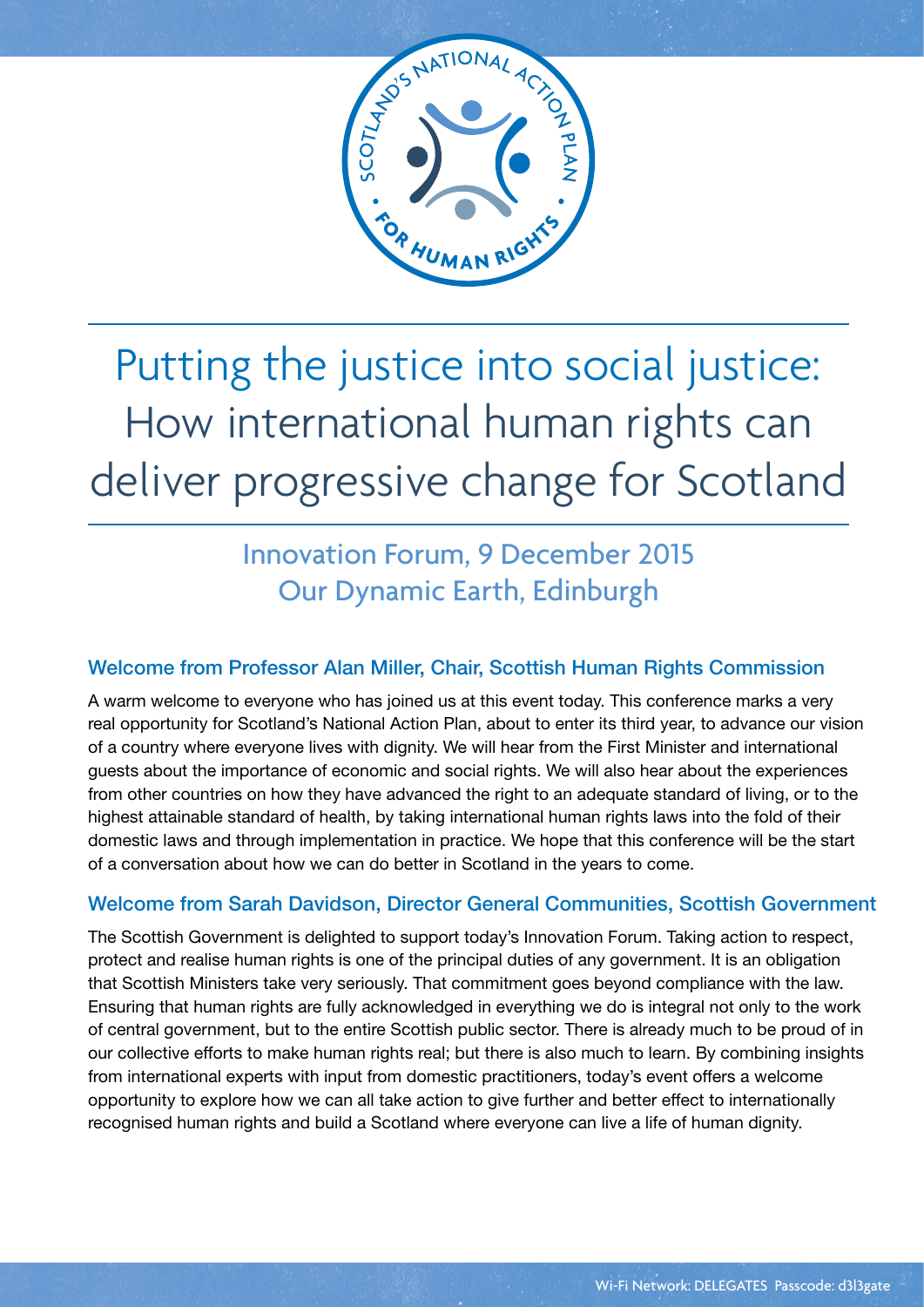# PROGRAMME

| 9.00am  | Arrival                                                                                                                                                                                                                                                                                                            |
|---------|--------------------------------------------------------------------------------------------------------------------------------------------------------------------------------------------------------------------------------------------------------------------------------------------------------------------|
| 9.30am  | Welcome<br>Professor Alan Miller, Chair of the Scottish Human Rights Commission.<br>Including video address by Nils Muižnieks, Council of Europe Commissioner<br>for Human Rights.                                                                                                                                 |
| 9.45am  | Keynote Address - First Minister Nicola Sturgeon                                                                                                                                                                                                                                                                   |
| 10.05am | The view from the United Nations: Principles and practices for incorporating<br>UN human rights treaties – Christian Courtis, Office of the High Commissioner<br>for Human Rights.                                                                                                                                 |
| 10.30am | The perspective from Finland: Economic and Social Rights in Finland's<br>constitution, the approaches taken and lessons learned - Eeva Nykänen,<br>senior researcher, National Institute for Health and Welfare.                                                                                                   |
| 11.00am | Coffee break                                                                                                                                                                                                                                                                                                       |
| 11.30am | What can we do in Scotland?<br>Chaired by James Wolffe QC, Dean of the Faculty of Advocates. Leading Scottish<br>legal figures will debate the pros and cons of further incorporation in Scotland.<br>Presentations from Shelagh McCall QC and Douglas Ross, Advocate, followed<br>by questions from the audience. |
| 12.30pm | The perspective from Germany: Constitutionalising the right to dignity<br>- Michael Windfuhr, Deputy Director, German Institute for Human Rights.                                                                                                                                                                  |
| 1.00pm  | Lunch break                                                                                                                                                                                                                                                                                                        |
| 2.00pm  | <b>Breakout session 1</b><br>Responding to austerity and welfare reform: how can economic and social rights<br>be implemented?                                                                                                                                                                                     |
|         | <b>Breakout session 2</b><br>Case studies: how international human rights have shaped responses in practice,<br>law and policy.                                                                                                                                                                                    |
|         | <b>Breakout session 3</b><br>Models of incorporation: current perspectives and next steps.                                                                                                                                                                                                                         |
|         | <b>Breakout session 4</b><br>Implementation and incorporation models: the UNCRC, UNCRPD and CEDAW.                                                                                                                                                                                                                 |
| 3.30pm  | Coffee break                                                                                                                                                                                                                                                                                                       |
| 3.45pm  | <b>Plenary feedback and discussion</b><br>Co-chaired by Professor Alan Miller and Sarah Davidson,<br>Director General Communities, Scottish Government.                                                                                                                                                            |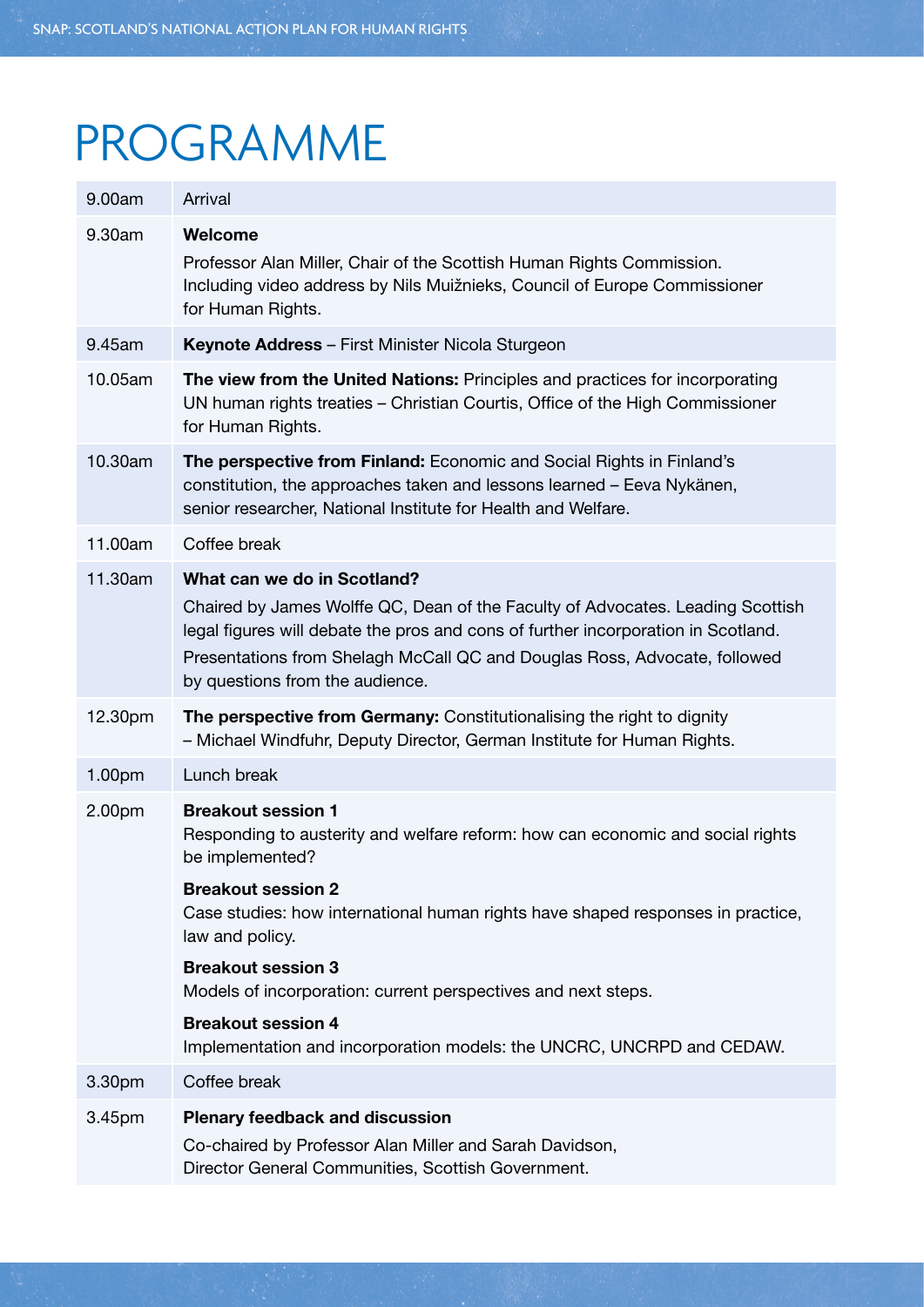# What are human rights?

Human rights are universal, indivisible, interrelated and interdependent, without any conditions attached for their enjoyment. Both **economic, social and cultural rights,** and **civil and political rights** are essential for the effective protection of human dignity. Together, they constitute the cornerstone of a civilised society. All rights are required to be treated in a fair and equal manner, on the same footing and with the same emphasis. It is the duty of states, regardless of their political, economic and cultural systems, to promote and protect all human rights for everyone, regardless of differences such as ethnic origin, sex, disability, sexual orientation or religious beliefs etc.

# What about the human rights framework?

In the post-World War II period, international consensus crystallised around the need to identify the fundamental rights and freedoms which all governments should respect, protect and fulfil. A number of international treaties have been drawn up since that time, which combine to make up the international human rights framework:

- ✦ Universal Declaration of Human Rights
- ✦ International Covenant on Economic Social and Cultural Rights
- ✦ International Covenant on Civil and Political Rights
- ✦ Convention on the Rights of the Child
- ✦ Convention against Torture and Other Cruel, Inhuman or Degrading Treatment or Punishment
- ✦ International Convention on the Elimination of All Forms of Racial Discrimination
- ✦ Convention on the Elimination of All Forms of Discrimination Against Women
- ✦ Convention on the Rights of Persons with Disabilities

# What about international law?

When states sign treaties and accept obligations it is then recommended by overseeing United Nations treaty bodies that governments incorporate those standards and obligations into domestic law so that they can be enforced through courts where necessary.

The UK has ratified all of the international human rights treaties listed above and accepted the resulting international obligations. However, it has not incorporated the broader range of human rights into its domestic legal systems, including the International Covenant on Economic, Social and Cultural Rights, the Convention on the Rights of the Child and the Convention on the Rights of Persons with Disabilities.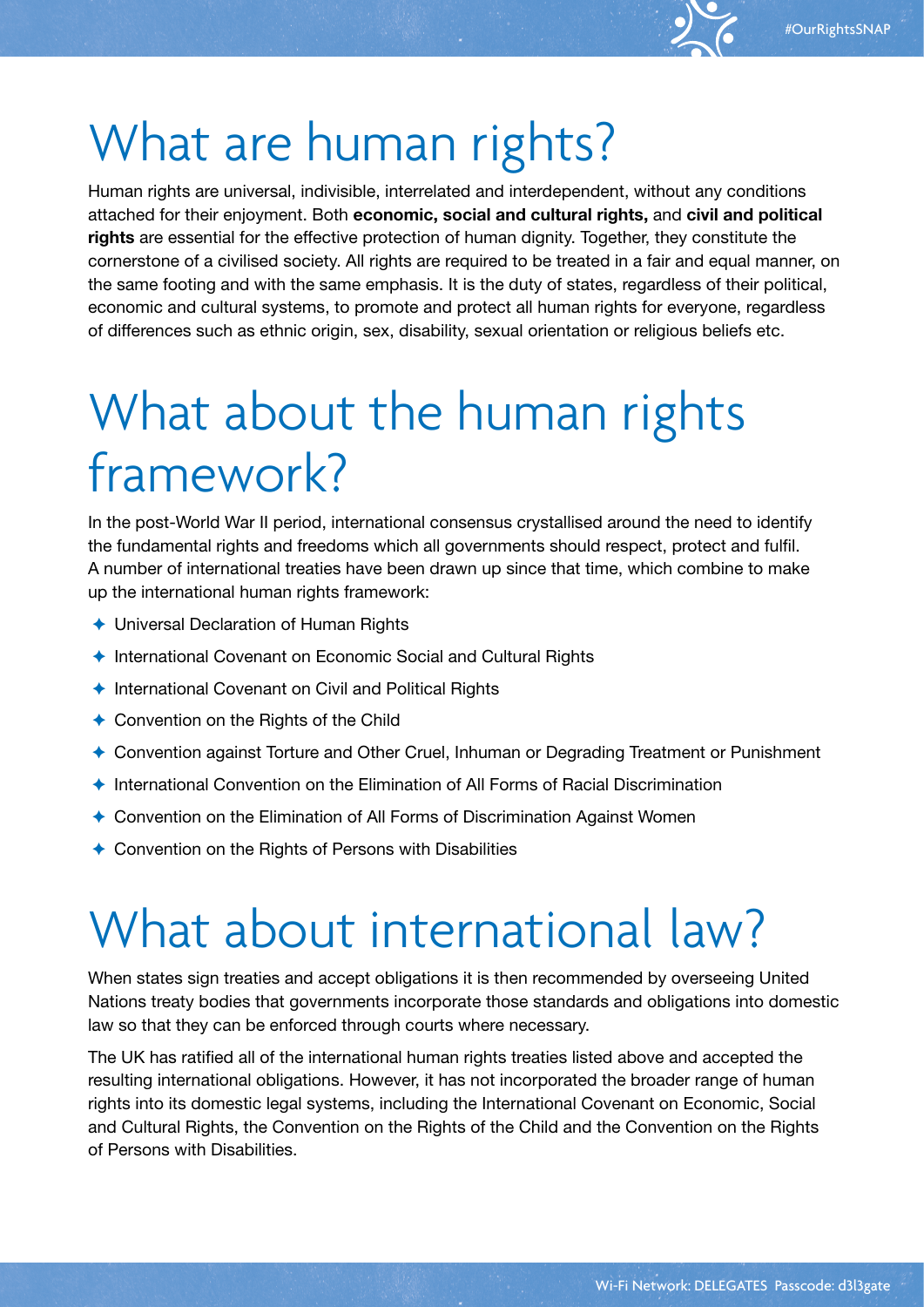At present, only the human rights contained in the European Convention on Human Rights are incorporated into the law of Scotland (through the Scotland Act 1998 and Human Rights Act 1998). This includes the right to freedom from torture and degrading treatment, and freedom of expression. It does not include rights such as those to an adequate standard of living, and to the highest attainable standard of health. It also does not include specific human rights standards relating to women, children, minority ethnic communities or disabled people.

# What about economic, social and cultural rights?

Economic, social and cultural rights relate to the workplace, social security, family life, participation in cultural life, and access to housing, food, water, health care and education. However, it is wrong to assume that the enjoyment of rights in relation to these areas of life can be separated from civil and political rights. Economic, social and cultural rights and civil and political rights are interdependent and indivisible. For example, the right to vote and participate in public affairs will be weakened if an individual is denied an adequate standard of living or deprived of the right to an education. The right to freedom from inhuman and degrading treatment will be compromised by a lack of adequate housing and access to health care.

## What is incorporation?

Incorporation is the inclusion of a treaty in national law in order to make the content of the treaty enforceable. The method of incorporation of international treaty obligations into domestic law is not always the same. In some countries, international treaties automatically become part of domestic law when they are ratified, like in France. These are known as "monist" legal systems. In other countries, like the UK, international treaties are not automatically incorporated when they are ratified. In these countries – known as "dualist" legal systems – domestic law needs to be developed or amended to specifically bring an international treaty into the country's domestic legal system. This can be done through a written constitution or by ordinary Acts of Parliament. In federal or devolved contexts, this can happen at either national or devolved level.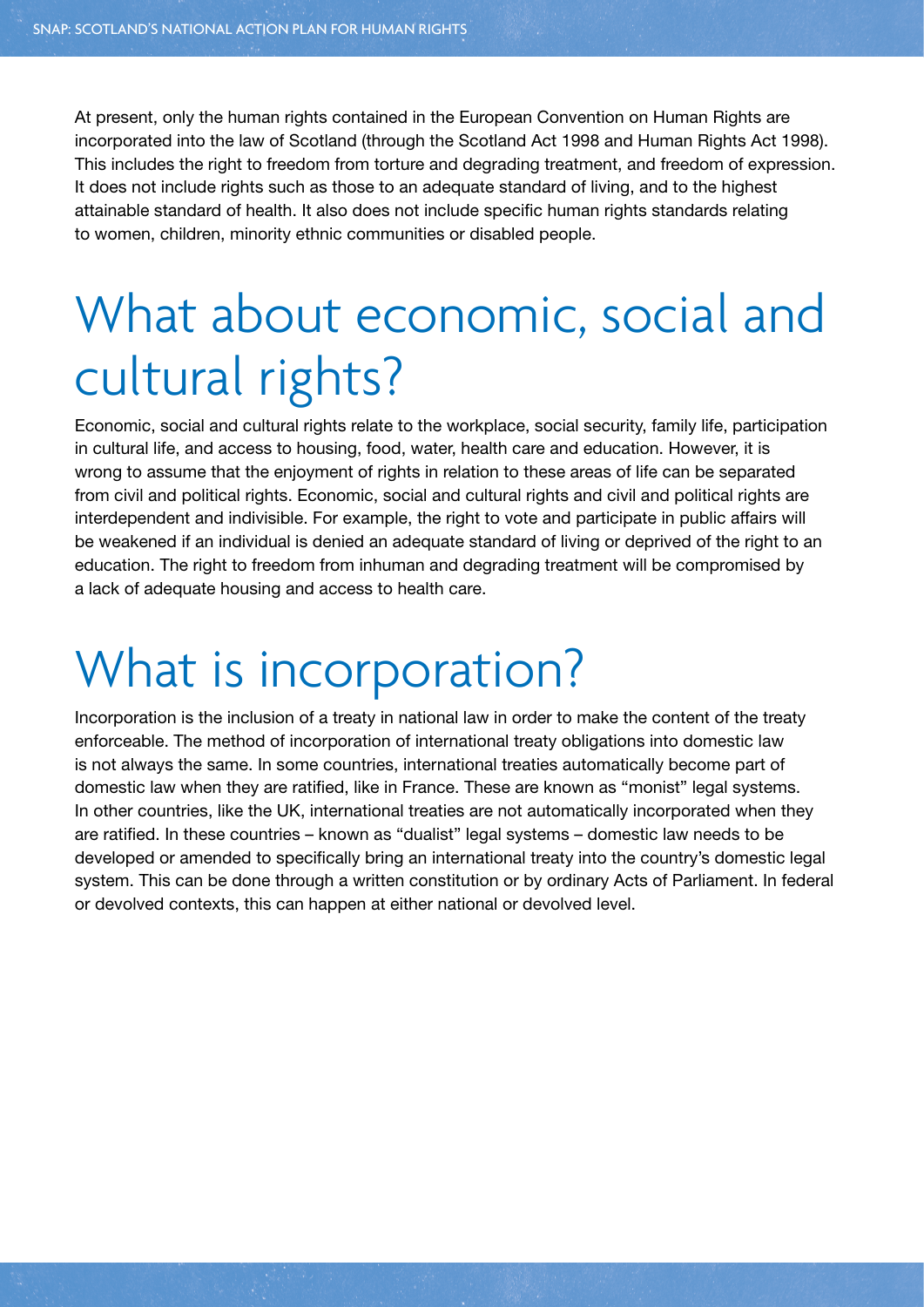## Responding to austerity and welfare reform: how can ESC rights be implemented?

Experience shows us that incorporation of international rights can make a real, practical difference to the decisions made by governments and public bodies and to people's lives. However, even without economic, social and cultural (ESC) rights enshrined in domestic law other mechanisms and processes can be used to ensure they are implemented in practice. This session will explore the benefits, barriers and opportunities to embed ESC rights in accountability processes.

**CHAIR:** Professor Alan Miller, Chair, Scottish Human Rights Commission

#### **SPEAKER 1: Rachel Moon, Senior Solicitor, Govanhill Law Centre**

The challenges and barriers in tackling housing and other social justice issues using human rights law and the potential benefits of incorporation of the International Covenant on Economic, Social and Cultural Rights (ICESCR).

#### **SPEAKER 2: Kavita Chetty, Head of Strategy and Legal, SHRC**

The relevance and importance of the underlying principles of ESC rights and how they might be applied and implemented through non-legal mechanisms and processes.

#### **SPEAKER 3: Caro Cowan, Head of Tackling Poverty Team, Scottish Government**

The development of the Scottish Government's Social Justice Action Plan and its connection to the realisation of ESC rights.

Discussion will consider the benefits, challenges and opportunities to embed economic and social rights to achieve social justice by mitigating retrogression and targeting resources to achieve progressive realisation of rights.

### Case Study example: Comments of UN Special Rapporteur on housing

In September 2013, UN Special Rapporteur on housing, Raquel Rolnik, expressed serious concern about a marked deterioration in the enjoyment of the right to adequate housing in the UK. Ms Rolnik pointed to austerity measures such as the bedroom tax and argued they had been taken "without the human component in mind", to a point where the UK had regressed from a country that once led the way on housing to a country where instability and high housing costs were commonplace. Of key importance was her acknowledgement that times of economic crisis allow for difficult policy decisions to be made. However, with that she delivered the clear message that international human rights standards call on governments to avoid jeopardizing the protection of the most vulnerable in the face of fiscal pressures.

Although there are UN reporting mechanisms in place, including the opportunity to relay concerns to Committees and Special Rapporteurs, those affected by policies such as the bedroom tax are unable to rely directly on their right to an adequate standard of living (Article 11 ICESCR) in a Scottish court in challenging decisions. This session will explore how to increase visibility and accountability for ESC rights.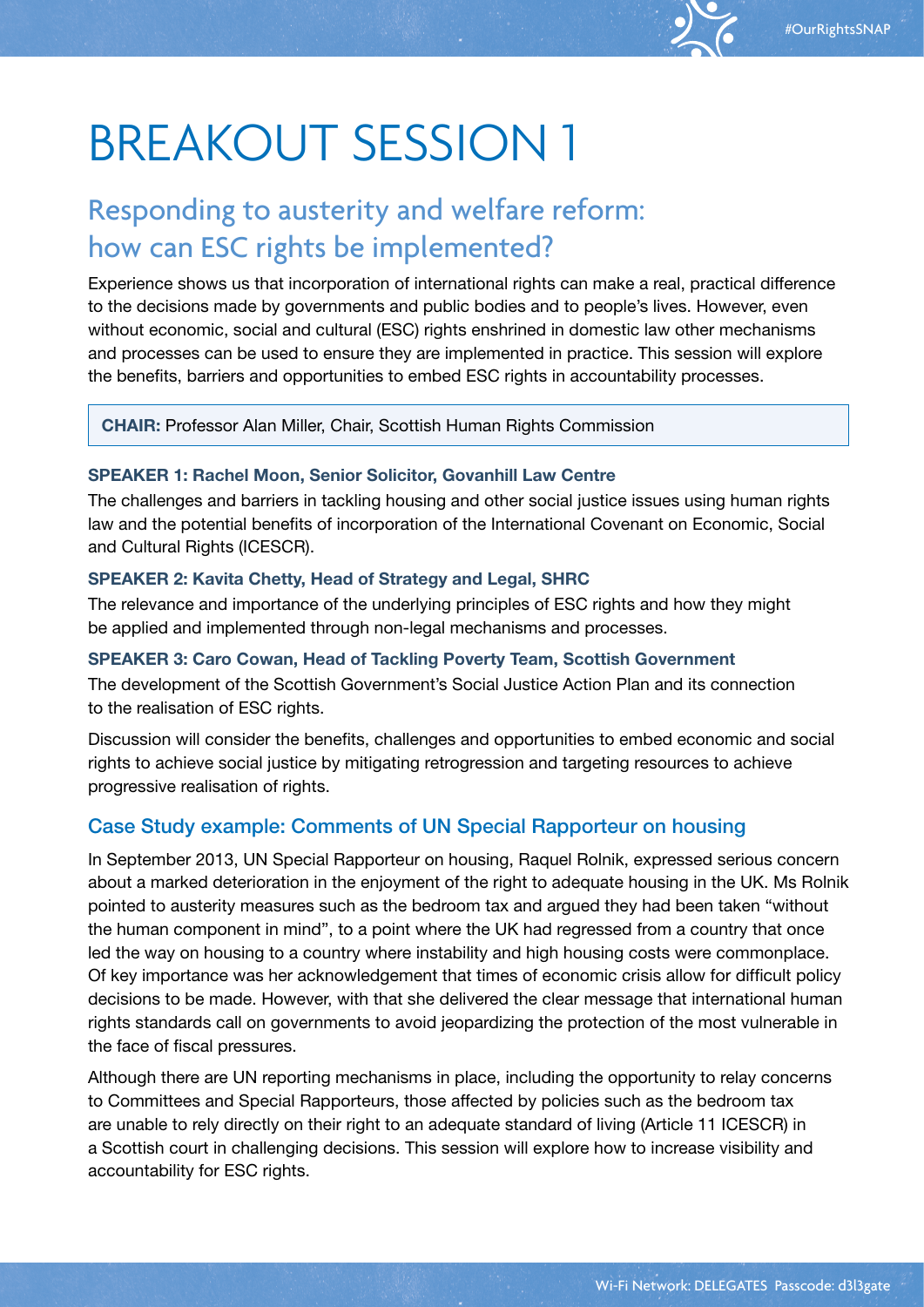## Case studies: how international human rights have shaped responses in practice, law and policy

### PART ONE: Housing Rights in Practice

**CHAIR:** Chloe Trew, Participation Officer, Scottish Human Rights Commission (SHRC)

Dessie Donnelly, Director, Participation and the Practice of Rights (PPR) • Clare MacGillivray, Development Coordinator, Edinburgh Tenants Federation • Heather Ford, Resident at West Cromwell Street, Leith, Treasurer of W.P.C. Residents Association

#### **Background**

In Belfast, Northern Ireland, the Seven Towers Residents Group, supported by PPR, took a human rights based approach to hold the local housing authority to account and bring about improvements in their living conditions. The conditions experienced by the residents violated a number of international human rights, in particular the right to adequate housing (Article 11 ICESCR). The poor housing was also impacting on the ability of the residents to realise other rights, such as the right to education and the right to health.

PPR supported the residents to identify priorities for change and to understand and articulate the problems they were experiencing in terms of human rights. Residents held the Northern Ireland Housing Executive to account by: collecting evidence demonstrating how the conditions failed to meet international human rights standards as well as local housing standards; setting timescales for change; monitoring progress; and holding regular meetings with Ministers and civil servants. Significant improvements were achieved using this approach. The Edinburgh Tenants Federation and SHRC, supported by PPR, are now working with residents in Leith to carry out a similar project. The residents are currently at the evidence gathering stage.

### PART TWO: Panel Debate on Land Reform

**CHAIR:** Alison Elliot, Chair of the Land Reform Review Group (2012-2014)

PANELISTS: Peter Peacock, Policy Director, Community Land Scotland • Megan MacInnes, Technical Adviser, Global Witness • Kirsteen Shields, Lecturer, University of Dundee, School of Law • Christopher Nicholson, Chairman, Scottish Tenant Farmers Association

#### **Background**

Land reform in Scotland is a debate which has, in the past, focused largely on property rights, with landowners often asserting their right to property under Article 1 of Protocol 1 to the ECHR. In response to the Scottish Government's proposals on land reform, the SHRC has sought to broaden the debate to highlight that, rather than being a tool to stop land reform or to polarise the debate, human rights should be seen as a framework for constructive dialogue between landowners and communities. For example, the Commission highlighted that the International Covenant on Economic, Social and Cultural Rights places a duty on the Scottish Ministers to use the maximum available resources to ensure the progressive realisation of rights such as the right to housing, food and employment. When viewed through this broader human rights lens, land should be seen as a national asset with key questions arising of how to strike the most appropriate balance between the legitimate rights of landowners and the wider public interest.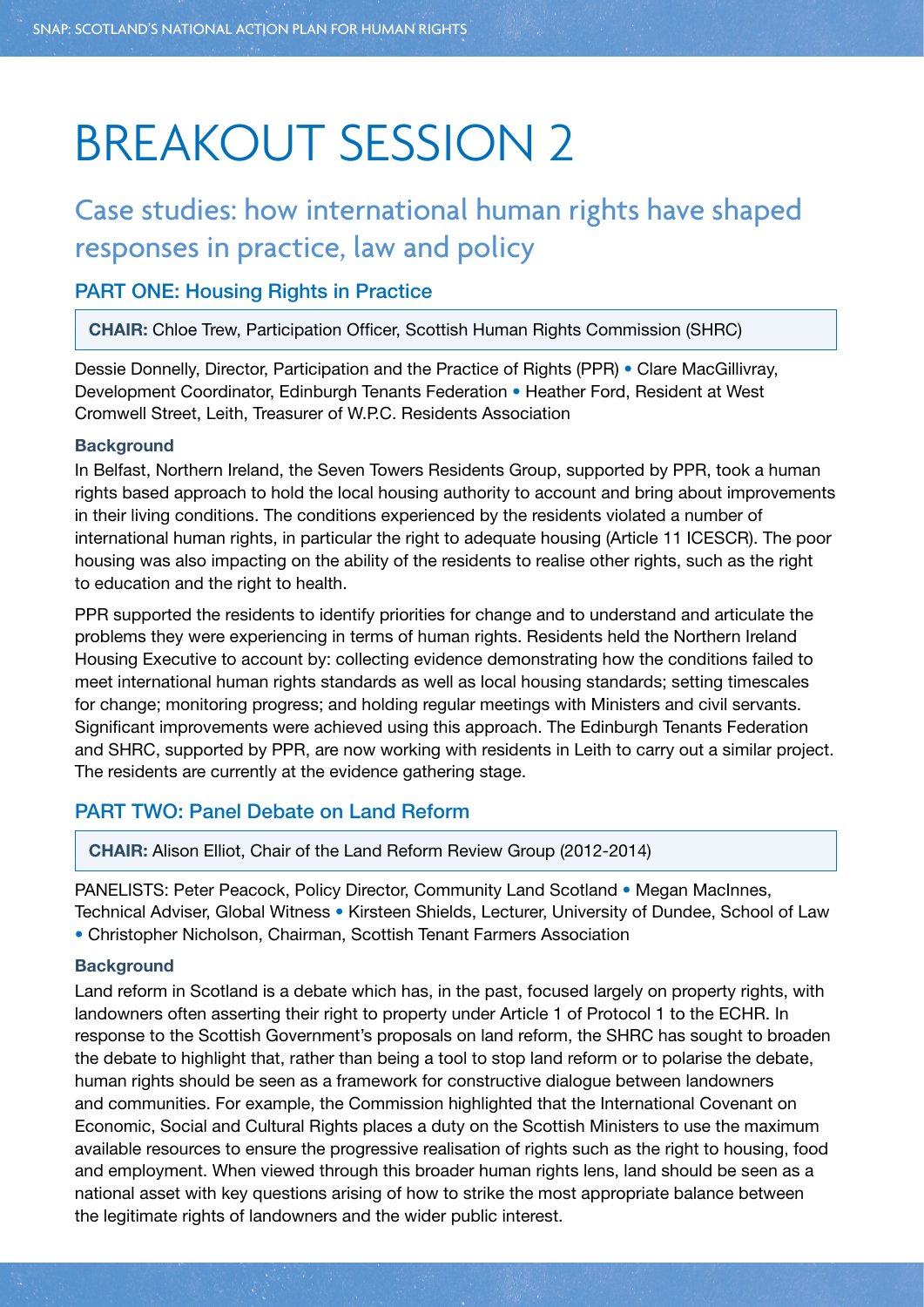### Models of incorporation: current perspectives and next steps

International human rights already play an important role in Scotland, however there are opportunities to strengthen their reach and impact. The purpose of this session is to explore the current realities, consider different potential models of incorporation of international human rights treaties, and learn from other jurisdictions to consider the benefits that incorporation could bring.

**CHAIR:** Susan Kemp, Commissioner, Scottish Human Rights Commission

### Relevance of Human Rights to the work of the Scottish Government Legal **Directorate**

#### **SPEAKER 1: Alison Coull, Divisional Solicitor/Deputy Director, Constitutional and Civil Law Division, Scottish Government Legal Directorate**

Under the Scotland Act 1998, the Scottish Parliament must legislate in compliance with the European Convention on Human Rights (ECHR). As such, human rights are of vital importance to the work of the Scottish Government Legal Directorate. Alison Coull will explain the relevance of international human rights to the day-to-day work of Government, giving an insight into the current landscape.

#### Models of incorporation

#### **SPEAKER 2: James Wolffe QC, Dean of the Faculty of Advocates**

There are a number of ways in which international human rights – over and above those found in the European Convention on Human Rights – could be incorporated into Scots Law. Three models, highlighted in a paper by Dean of the Faculty of Advocates, James Wolffe QC, have been identified as possibilities: Constitutionalisation; The Human Rights Act Model; and Welsh & Scottish UNCRC model. James Wolffe will explain these potential avenues and explore the risks and benefits of each model.

### Lessons from other jurisdictions and the benefits of incorporation

#### **SPEAKER 3: Dr Katie Boyle, Senior Lecturer, Roehampton Law School**

A number of jurisdictions have incorporated economic, social and cultural rights into their national law. Dr Katie Boyle will outline the legal frameworks in selected countries and will share thoughts on the various practical benefits of incorporation, considering the relevance to the Scottish context.